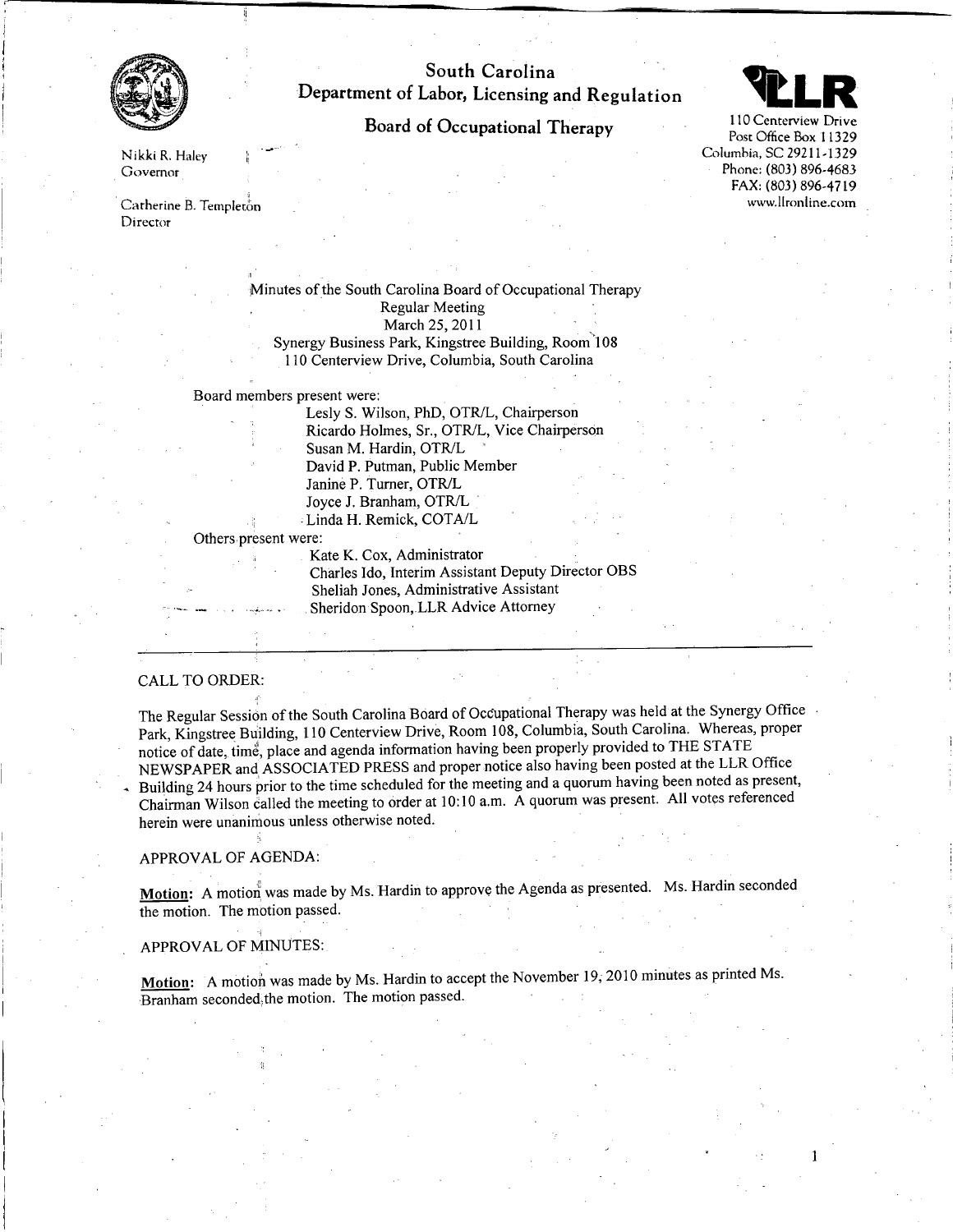Board Meeting Minutes March 25, 2011 Page 2

#### REPORTS:

### Administrator's Report:

Mrs. Cox gave the Administrator's report and reported licensee totals to date to be 1547 OTR/L and 724 COT *AIL* for a total of 2271 licensees. She reported that LLR continues to be in touch with the Governor's office for appointments for members in expired terms. Statement of Economic Interests was discussed and additional information was distributed. . ,

The Director and all the staff for the Board, legal support, Office of Board Services (OBS), and the area of Professional Occupational Licensing (POL) were reviewed by Mrs. Cox.

#### Financial Report:

Mrs. Cox gave the financial report as information and presented the February **2011** cash balance report. She stated revenue is collected biennially and is expended over a two-year period with annual audits. She stated the Board has been found financially sound with no audit exceptions being noted. All monthly financial reports which are fully detailed are kept in the Board's office and in the Financial Department of LLR. Discussion followed about expenses per line item.

# OIE/ OGC/ OIS Management Reports:

Office of Investigations and Enforcement (OIE) statistical report was provided by Mark Sanders through Mrs. Cox with two (2) cases being opened since the last meeting. Office of General Counsel (OGC) report was made by Mrs. Cox to report two (2) cases are being worked in legal. Office of Information Services (OIS) report was given by Mrs., Cox. She noted that the Board is in renewal and statistical data is changing daily. She stated the renewal period ended March 15,2011 and the late renewal is through April 15, 2011.

DISCIPLINARY ISSUES:

# Investigative Review Committee Report (IRC):

Mrs. Cox gave the IRC Report from the November 9, 2010 IRC meeting to ask for one (1) dismissal and authorization of one (1) formal complaint.

**Motion:** A motion was made by Ms. Turner to accept the IRC report as presented. The motion was seconded by Mr. Ricardo. The motion carried.

Ms. Turner discussed the use and recognition of the service of expert witnesses. Complaint procedure were reviewed.

 $\mathcal{D}$ 

#### LEGAL:

There was no legal business discussed.

#### UNFINISHED BUSINESS:

There was no Unfinished Business before the Board.